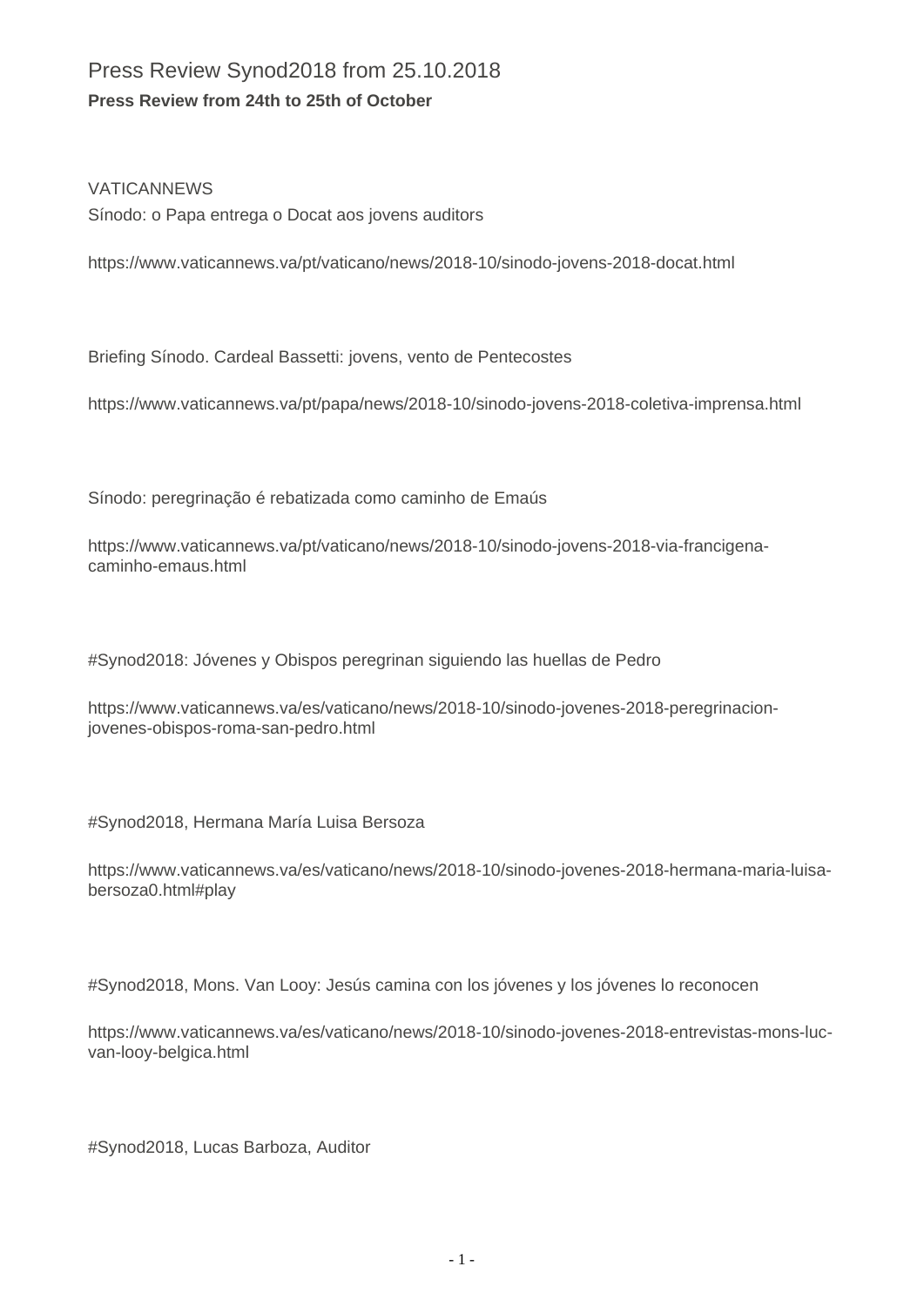https://www.vaticannews.va/es/vaticano/news/2018-10/sinodo-jovenes-2018-hermana-maria-luisabersoza.html#play

Synode: Kein Lamento über die schlimme Jugend von heute

https://www.vaticannews.va/de/vatikan/news/2018-10/synode-jugend-2018-blattert-sj-interviewunterscheidung-berufung.html

Synode: "Im Wort Berufung steckt das Wort Ruf"

https://www.vaticannews.va/de/vatikan/news/2018-10/synode-jugend-2018-emanuela-sutterloretto-gemeinschaft.html

Synode: "Kirche muss anders werden", sagt Kardinal Marx

https://www.vaticannews.va/de/vatikan/news/2018-10/synode-jugend-2018-kardinal-marx-frauenkriche-anders-werden.html

Der Synodenblog - Tag 20

https://www.vaticannews.va/de/vatikan/news/2018-10/synode-jugend-2018-blog-blattertabschlussdokument.html

Synode: évêques et jeunes ont marché ensemble sur les traces de saint Pierre

https://www.vaticannews.va/fr/pape/news/2018-10/synode-jeunes-2018-marche-viafrancigena.html

Synode: le débat continue. Le Pape donne Docat aux jeunes auditeurs

https://www.vaticannews.va/fr/vatican/news/2018-10/synode-jeunes-2018-19e-congregationgenerale.html

Il Papa alla Messa per il pellegrinaggio sinodale alla tomba di San Pietro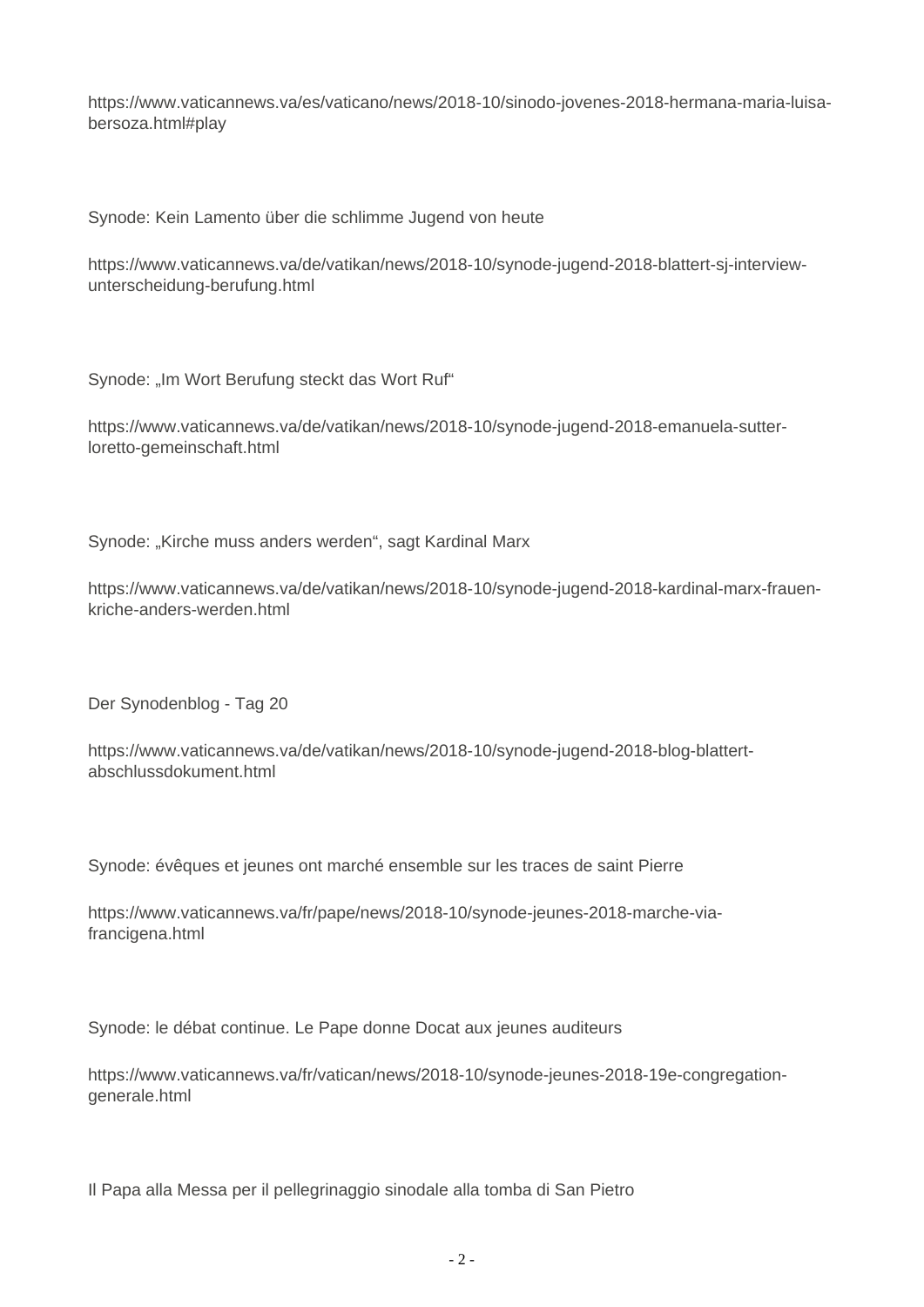https://www.vaticannews.va/it/papa/news/2018-10/sinodo-giovani-2018-santa-messapellegrinaggio-tomba-pietro.html#play

#Synod2018: vescovi e giovani, pellegrini sulle orme di Pietro

https://www.vaticannews.va/it/vaticano/news/2018-10/sinodo-giovani-2018-pellegrinaggio-ormepietro.html#play

Synod of Bishops: "Synodality" is the keyword

https://www.vaticannews.va/en/church/news/2018-10/synod-youth-2018-press-briefing12.html

Synod of Bishops: God is an abstract thought for the young

https://www.vaticannews.va/en/church/news/2018-10/synod-youth-2018-press-briefing11.html

Pilgrimage to the tomb of St. Peter along Via Francigena

https://www.vaticannews.va/en/church/news/2018-10/synod-youth-2018-pope-youthpilgrimage.html#play

Ao túmulo de São Pedro pela Via Francígena: a peregrinação dos Padres Sinodais

https://www.vaticannews.va/pt/vaticano/news/2018-10/sinodo-jovens-2018-peregrinacao-viafrancigena.html

\*\*\*

Vatican confirms synod's final report to be voted on 'part by part'

https://bccatholic.ca/content/vatican-confirms-synod-s-final-report-to-be-voted-on-part-by-part

Synod bishops and youth delegates pray together along medieval pilgrimage route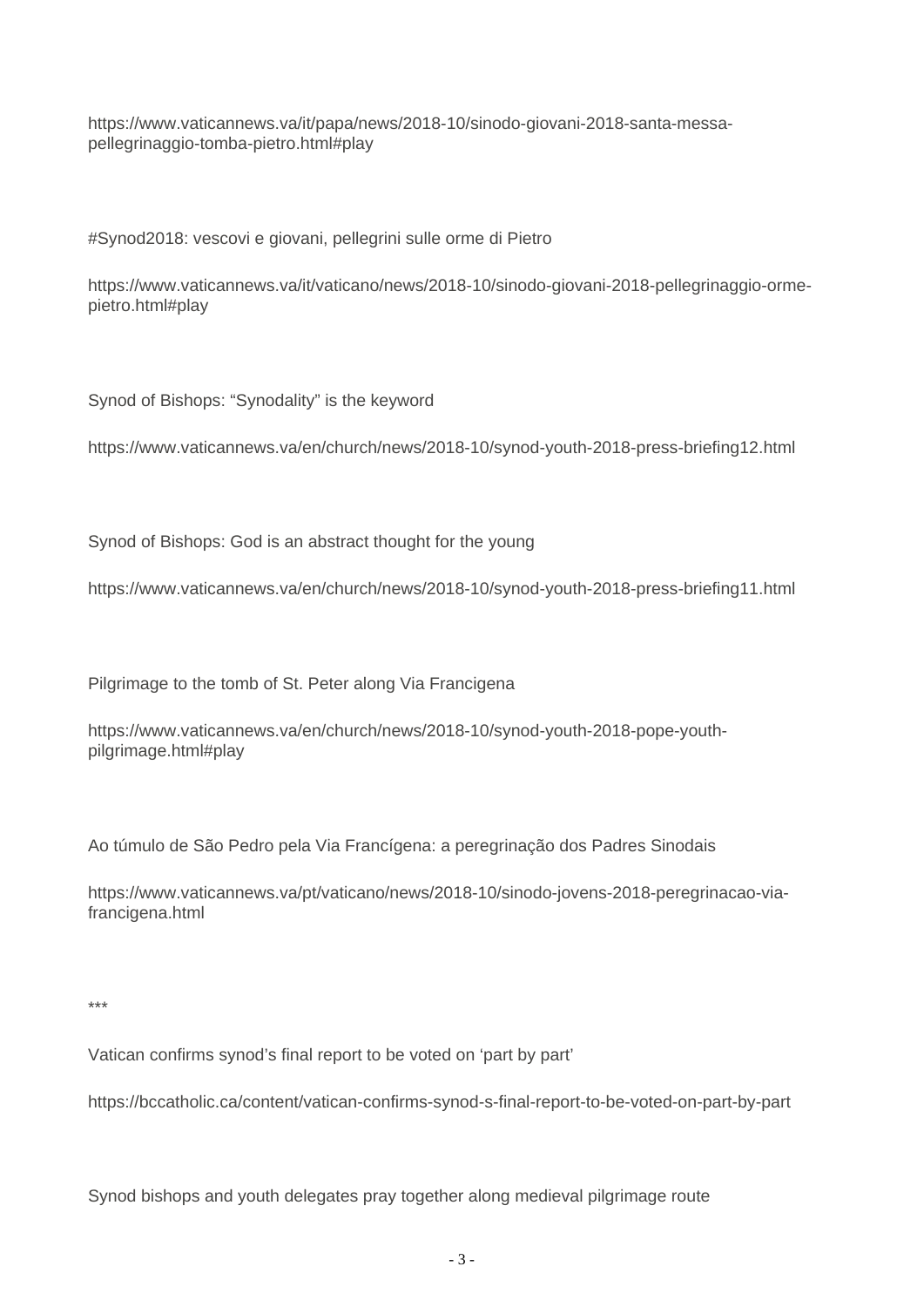https://www.catholicnewsagency.com/news/synod-bishops-and-youth-delegates-pray-togetheralong-medieval-pilgrimage-route-16297

What Pope Francis says about women and the youth synod

https://www.catholicnewsagency.com/news/what-pope-francis-says-about-women-and-the-youthsynod-75450

Martin Scorsese attends Youth Synod, asks Pope Francis a big question

https://aleteia.org/2018/10/25/martin-scorsese-attends-youth-synod-asks-pope-francis-a-bigquestion/

Young people pray for St. John Paul II's intercession during youth synod

https://bccatholic.ca/content/young-people-pray-for-st-john-paul-ii-s-intercession-during-youthsynod

Schweizer Jugendbischof: Digitalisierung zentral bei Synode "Jugendliche mehr einbeziehen und besser kommunizieren"

https://www.domradio.de/themen/jugend-und-spiritualitaet/2018-10-25/schweizer-jugendbischofdigitalisierung-zentral-bei-synode

Le Synode sur les jeunes pense déjà à la suite

https://www.la-croix.com/Religion/Catholicisme/Pape/Le-Synode-jeunes-pense-dejasuite-2018-10-25-1200978596

Au Synode, l'Afrique a porté les attentes des jeunes envers la politique

https://www.la-croix.com/Religion/Catholicisme/Pape/Au-Synode-lAfrique-porte-attentes-jeunesenvers-politique-2018-10-25-1200978744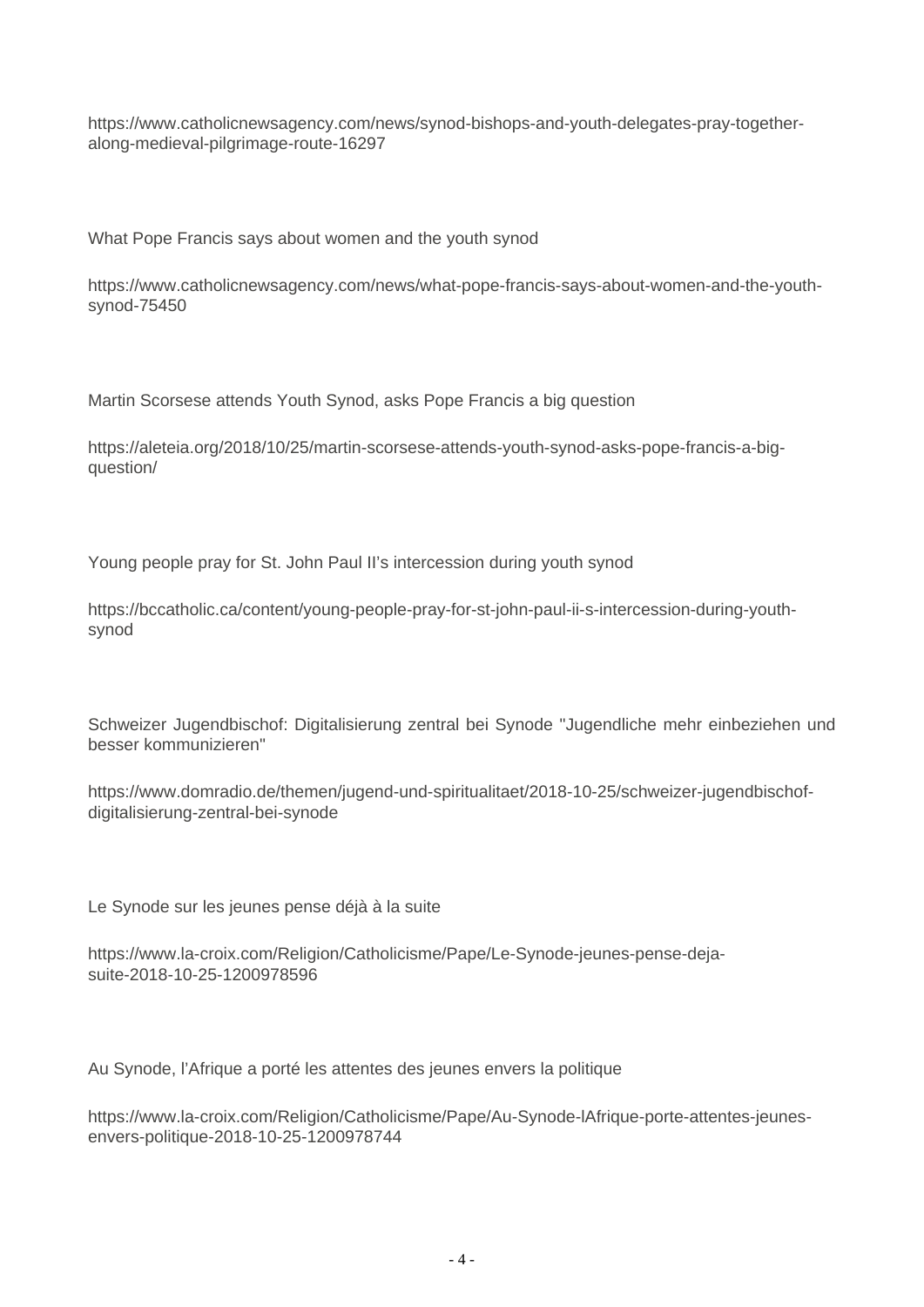Clap de fin pour le synode des jeunes

https://rcf.fr/la-matinale/clap-de-fin-pour-le-synode-des-jeunes

Synode des jeunes : l'évangélisation du « continent numérique »

https://www.la-croix.com/Religion/Catholicisme/Pape/Synode-jeunes-levangelisation-continentnumerique-2018-10-24-1200978279

Sínodo: Jóvenes piden claridad y prevención de abusos sexuales

https://es.aleteia.org/2018/10/25/sinodo-jovenes-piden-claridad-y-prevencion-de-abusos-sexuales/

El Papa entrega el Docat a los jóvenes Auditores del Sínodo

https://www.agenciasic.es/2018/10/25/el-papa-entrega-el-docat-a-los-jovenes-auditores-delsinodo/

Sínodo: El Papa entregó el Docat a los jóvenes auditors

http://www.aica.org/36179-sinodo-el-papa-entrego-docat-los-jovenes-auditores.html

Jovens rezam por intercessão de São João Paulo II durante Sínodo dos Bispos

https://www.acidigital.com/noticias/jovens-rezam-por-intercessao-de-sao-joao-paulo-ii-durantesinodo-dos-bispos-40806

Sínodo 2018: Jovem brasileiro sublinha necessidade de travar abusos na Igreja

http://www.agencia.ecclesia.pt/portal/sinodo-2018-jovem-brasileiro-sublinha-necessidade-detravar-abusos-na-igreja/

Sínodo 2018. Responsável do Vaticano diz que encontro com jovens mudou "rosto da Igreja"